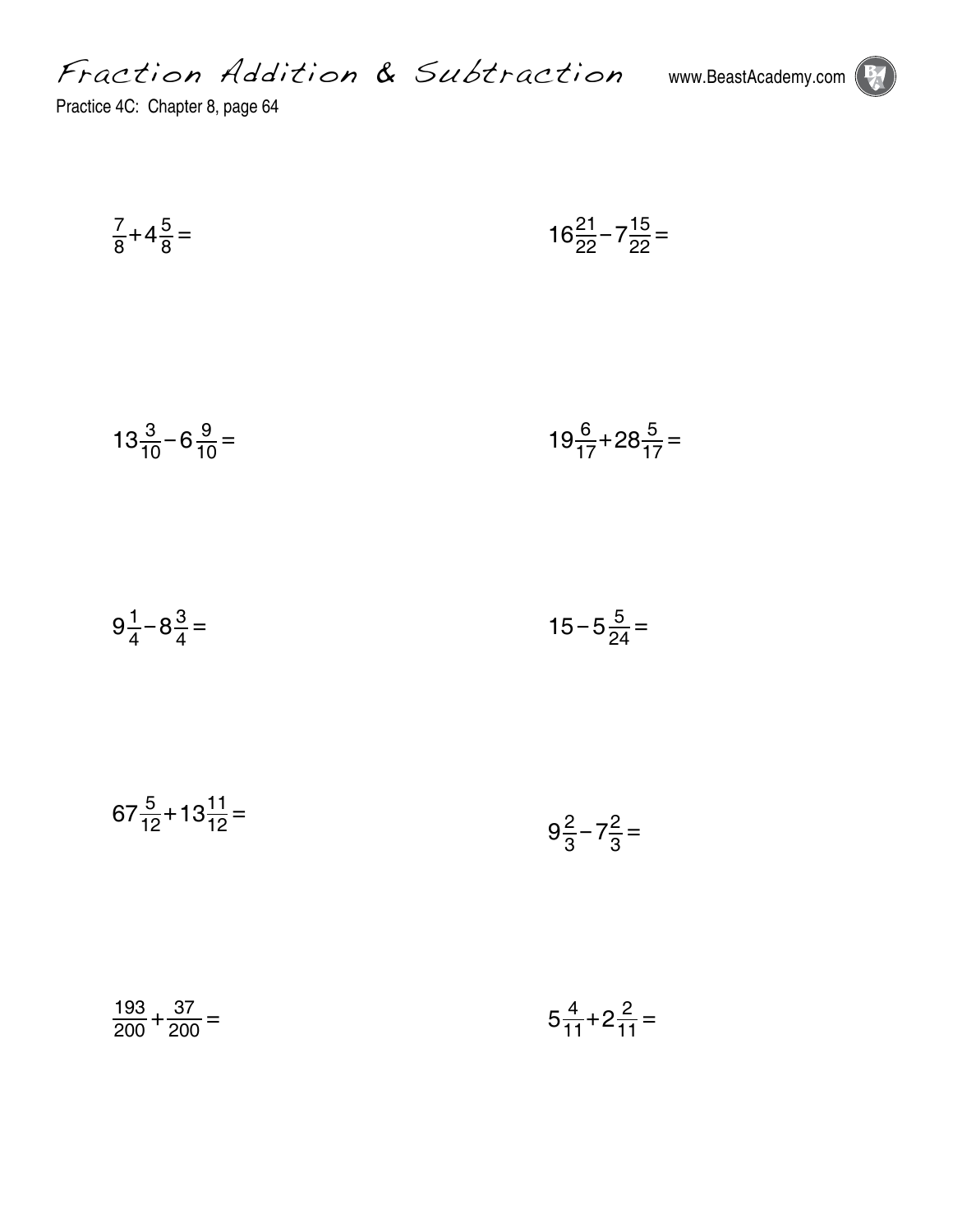Fraction Addition & Subtraction www.BeastAcademy.com



Practice 4C: Chapter 8, page 64

$$
7\frac{87}{99} + 6\frac{22}{99} = \frac{95}{101} - \frac{46}{101} =
$$

$$
4\frac{1}{6} + 35\frac{1}{6} = 24\frac{2}{9} + 7\frac{5}{9} =
$$

$$
42\frac{3}{5} - 11\frac{4}{5} = 4\frac{5}{14} - 1\frac{9}{14} =
$$

$$
9\frac{3}{8} + 2\frac{5}{8} = 7\frac{5}{14} + 32\frac{11}{14} =
$$

$$
62\frac{12}{19} - 7\frac{16}{19} = 12\frac{6}{7} - 6\frac{4}{7} =
$$